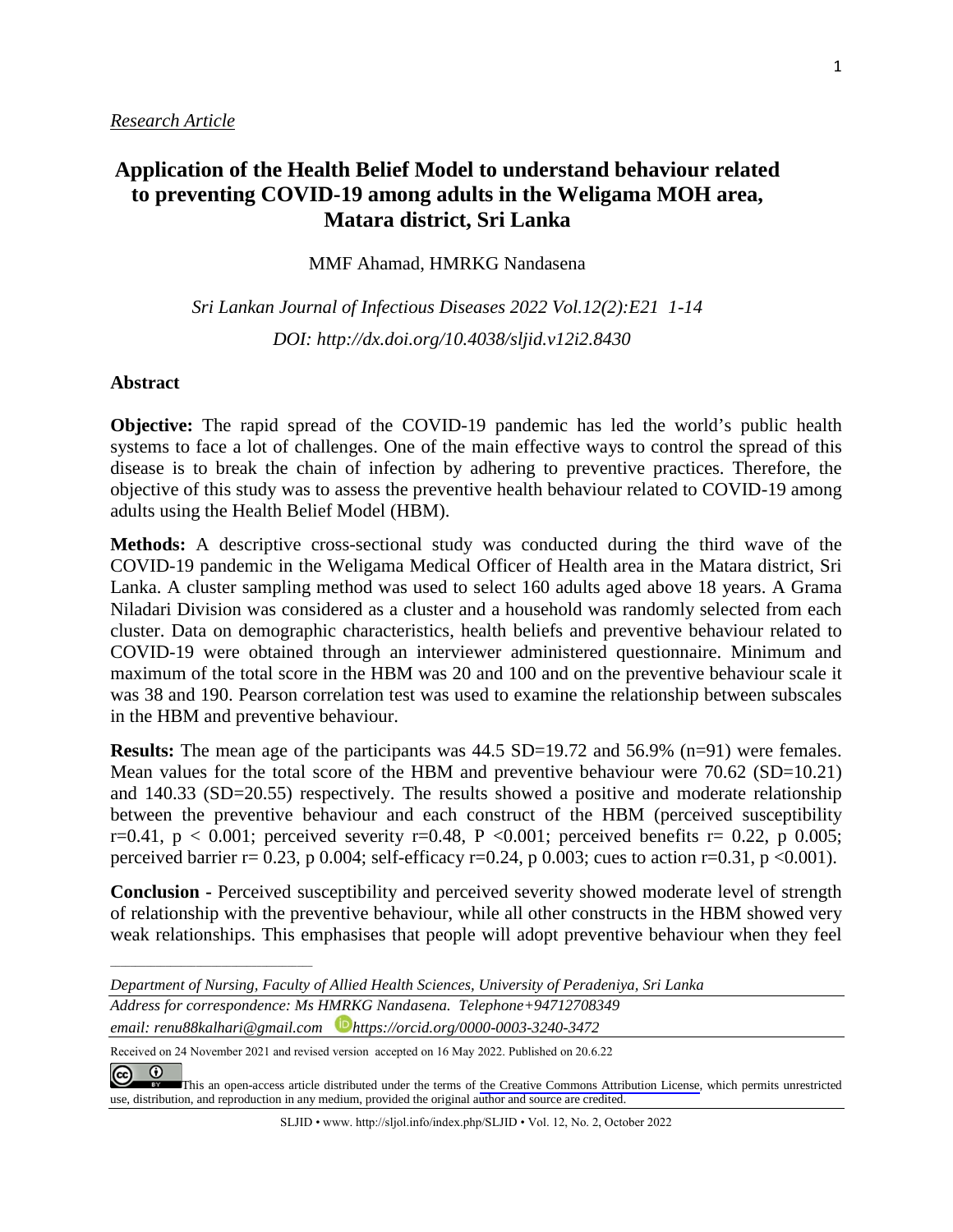that they are at risk (perceived susceptibility) and when they consider that the disease has serious consequences to their health (perceived severity).

*Keywords: Preventive behaviour, Health Belief Model, COVID-19, Adults, Sri Lanka*

## **Introduction**

COVID-19 has been causing a devastating effect in Sri Lanka.<sup>1</sup> Currently, an increased number of cases and deaths of those infected with COVID-19 are reported from all the provinces. 2 Vaccination against COVID-19 has begun and been implemented widely with imported vaccines.<sup>3</sup> Nevertheless, as there has been no definitive treatment available for this disease, the only way to control spread is to break the chain of infection by adhering to preventive practices. In this context, preventive practices of the Sri Lankan population towards COVID-19 are still unknown. Given the severity of this major outbreak and the importance of prevention and protection against the spread of COVID-19, assessment of preventive behaviour and its associated factors are vital. The objective of this study was to assess the preventive health behaviour of adults during the COVID-19 pandemic using the Health Belief Model (HBM). The findings of this study will help to conduct more focused health promotion programmes to enhance preventive health behaviour towards COVID-19.

HBM is one of the most commonly used conceptual frameworks from 1950 onwards to describe the change and maintenance of health related behaviour. <sup>4</sup> Previous studies in many countries have used this model to predict or explain the preventive behaviour against COVID-19.<sup>5-9</sup> HBM includes six main constructs that predict why people will take action to prevent, screen or control any disease. Those are (i) perceived susceptibility (belief about the chances of experiencing a risk or getting a condition or disease) (ii) perceived severity (belief about how serious a condition and its sequelae are) (iii) perceived benefits (belief in efficacy of the advised action to reduce risk or seriousness of impact) (iv) perceived barriers (belief on the obstacles to performing a recommended health action); (v) self-efficacy (confidence in one's ability to take action) and (vi) cues to action (strategies to activate "readiness").<sup>4, 10</sup> As this model has shown a good reliability and validity for measuring beliefs towards COVID-19 in other countries, the present study also used the HBM to assess the preventive behaviour of adults towards COVID-19.

## **Methods**

This was a descriptive cross-sectional study conducted at the Weligama Medical Officer of Health (MOH) area, Matara District, Sri Lanka. The present study was conducted during the third wave of COVID-19 from July to August 2021 after the people in this area experienced an area lockdown during the second wave of COVID-19. There are five Grama Niladhari divisions and 75000 people living in over 15000 households. $^{11}$ 

The sample size was calculated using the following formula.  $z = z$  value of the confidence level which is taken as 1.96 for 95% confidence level  $P =$  Estimated baseline levels of the behaviour or indicators currently being measured  $(0.5)$  $d =$ The acceptable margin of error (width of interval is taken as 0.1)  $n = 1.96 \times 1.96 \{0.5 (1 - 0.5)\} / 0.1 \times 0.1$ n= 96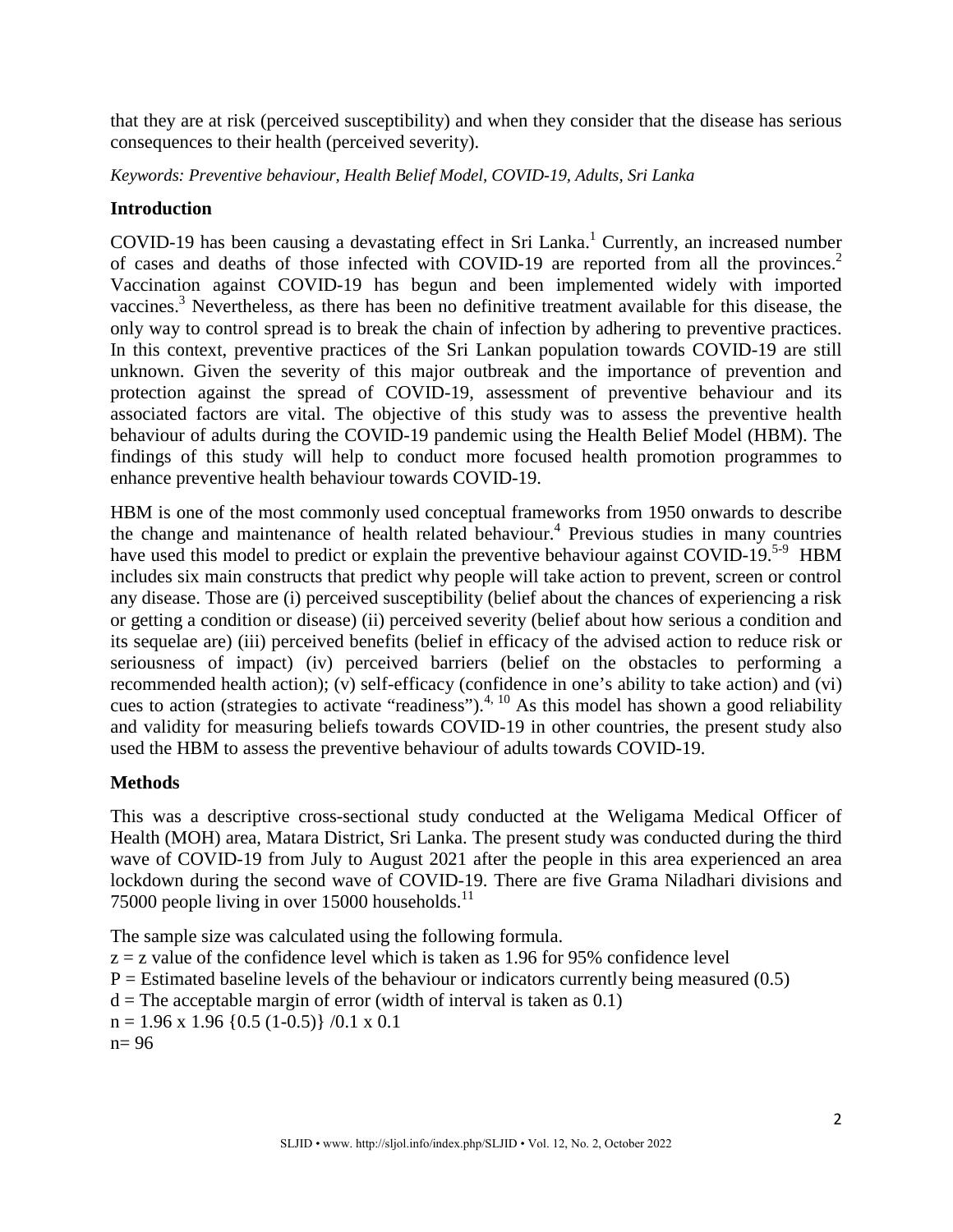Since the cluster sampling method was used, the design effect is assumed to be 1.5 and this number multiplied by 1.5. A 10% non-response rate was added, and final sample size was 159, rounded up to 160.

All individuals over 18 years and residing in the particular house for more than 6 months were included in this study. Individuals living in the particular home for less than 6 months, foreigners and those living in the country on a temporary basis, those mentally unfit and those who were physically too frail were excluded from the study. The cluster sampling method was used to select 160 households in the Weligama MOH area. A Grama Niladari Division was considered as a cluster. A household was randomly selected from each cluster. The randomly selected house was visited as the first house. The one closest to the right side of the front door of the first house was visited next. This procedure was repeated until the required number of respondents was interviewed in each cluster. In each house visited, all eligible males and females were listed and the person to be interviewed was selected randomly using the lottery method.

Data was collected by using an interviewer administered questionnaire which was developed after a literature review. In addition, expert opinion was obtained from psychologists and specialists in community medicine to finalise the questionnaire.

The questionnaire consisted of three parts.

Part I: Demographic data (sge, sex, marital status, education level, occupation)

Part II: HBM was used to assess health beliefs towards COVID-19. All the constructs in HBM adopted a 5-point Likert scale from  $1 =$  strongly disagree to  $5 =$  strongly agree. Number of questions in each construct was as follows: perceived susceptibility (3 items); perceived severity (4 items); perceived benefits (3 items); perceived barriers (8 items); self-efficacy (1 item); cues to action (1 item). Minimum and maximum of the total score of HBM was 20 and 100.

Part III: Preventive behaviour toward COVID-19 was assessed using 38 questions using the fivepoint Likert scale from 1=never to 5=always. Minimum and maximum of the total score of this scale were 38 and 190 respectively. It included eight main components and the number of items in each component was as follows: hand hygiene (5 items); social distancing (5 items); mask (3 items); gadgets/fomites (4 items); law (4 items); practices when leaving the house (5 items); practices when entering the house (6 items); other practices (5 items).

A pre-test was done in a similar population to check whether questions work as intended and are understood by the participants. Based on the results of the pre-test, a few modifications were done to finalize the questionnaire.

During data collection, a brief instruction about the study was given to the participants prior to obtaining informed consent. Privacy and the confidentiality of the participants information were maintained throughout the study. Data was collected in their own language. The interview was conducted without any disturbance to the participants while adhering to COVID-19 preventive practices.

The collected data was entered into Excel sheets and statistical analysis was performed using SPSS software Version 21. Quantitative results were reported either as mean ± standard deviation (SD) or frequency (percentage-%). The Pearson correlation test was used to examine the relationship between subscales in the HBM and preventive behaviour.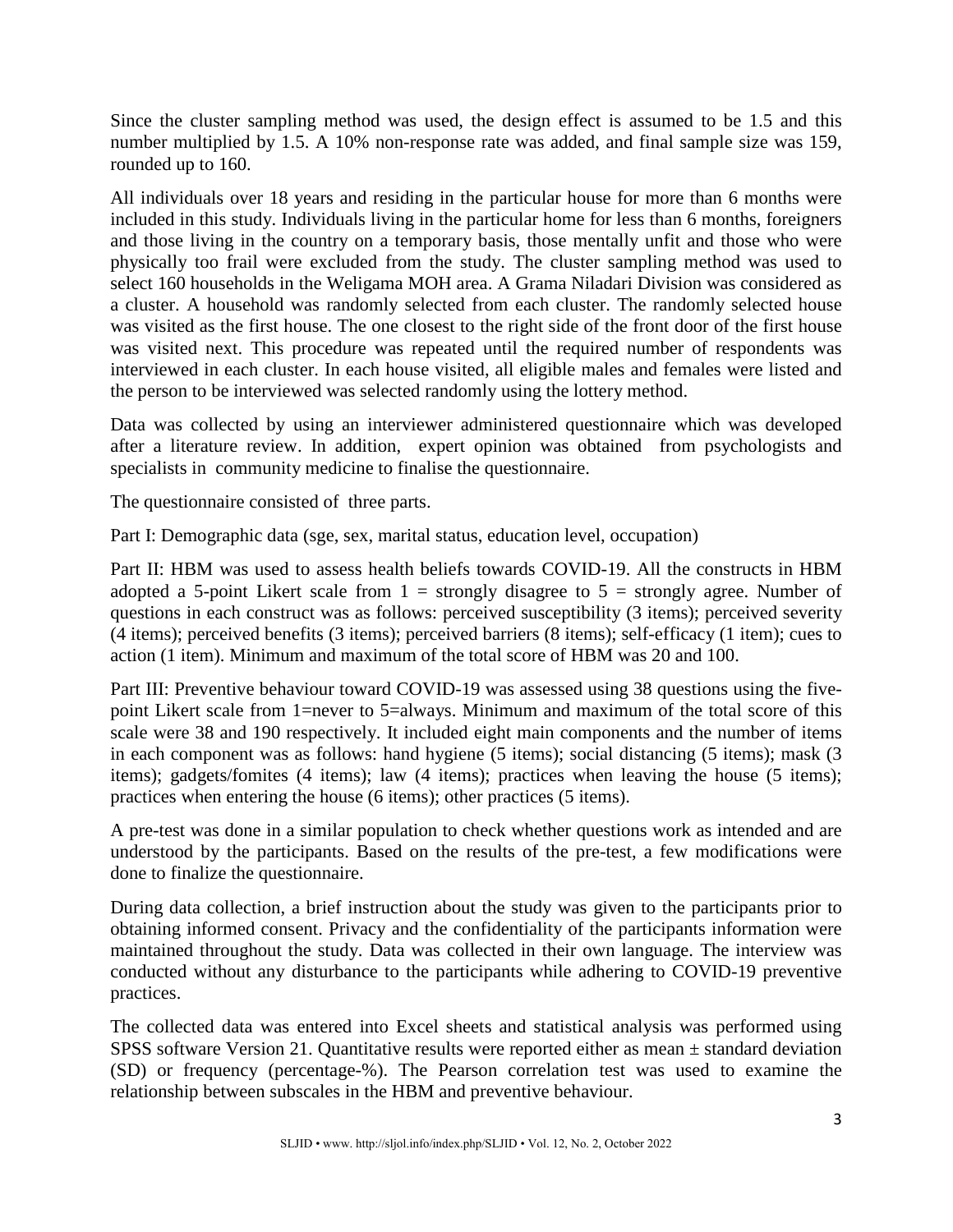## **Results**

### **Socio-demographic characteristics of the participants**

A total of 160 participants aged 19-98 years (mean 44.5; SD 19.72) were included in this study. There were 91 (56.9%) females. Seventy-four (46.3%) were married and the rest were either unmarried, widowed or separated. The majority (n-124; 76.2%) had education either up to O/Levels or above while six (3.8%) did not have formal education. More than half the participants (n-104 65.3%) were self-employed or employed in either government or private sectors.

### **Health Belief Model (HBM)**

Cronbach alpha was calculated for the questions in HBM. It showed a good reliability as the Cronbach's alpha was 0.77. Frequency and percentages for each statement in the HBM are as follows (Table 1).

The mean, standard deviation, and 95% confidence interval of HBM constructs were calculated and those were as follows. Mean value for the total score was 70.62 (SD=10.21) (Table 2).

### **Preventive behaviour of COVID-19 pandemic**

The Cronbach's alpha of this component was 0.88, indicating good internal consistency. Frequency and percentages for each statement in preventive behavior questionnaire are as follows (Table 3).

The mean, standard deviation, and 95% confidence interval of each component of the preventive behaviour is as follows (Table 4). Mean value of the total score was 140.33 (SD=20.55).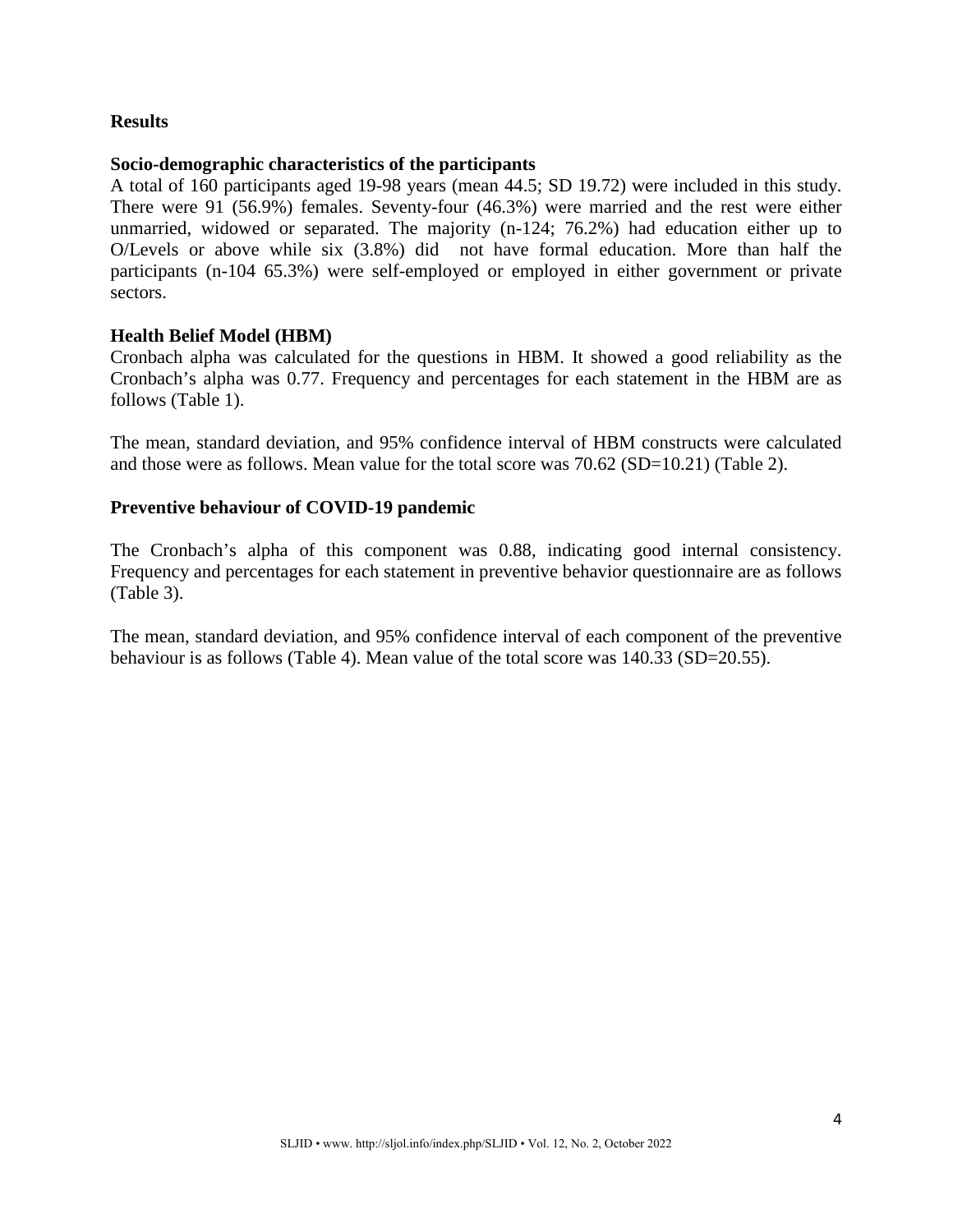| <b>Constructs of HBM</b>                                                                                            | Strongly<br>agree | Agree     | Neutral              | <b>Disagree</b> | Strongly<br>disagree |
|---------------------------------------------------------------------------------------------------------------------|-------------------|-----------|----------------------|-----------------|----------------------|
|                                                                                                                     | n (%)             | n (%)     | n (%)                | n (%)           | n (%)                |
| 1) Perceived susceptibility                                                                                         |                   |           |                      |                 |                      |
| 1. I consider myself to be at risk of<br>coronavirus                                                                | 49 (30.6)         | 55 (34.4) | 18(11.3)             | 21(13.1)        | 17 (10.6)            |
| 2. I am more likely to get the disease                                                                              | 23 (26.9)         | 44 (27.5) | 32 (20.0)            | 30(18.8)        | 11(6.9)              |
| 3. I do not care about this disease and do my $15(9.4)$<br>daily activities like before                             |                   | 22(13.8)  | 43 (26.9)            | 52 (32.5)       | 28(17.5)             |
| 2) Perceived severity                                                                                               |                   |           |                      |                 |                      |
| 4. This disease has a high mortality rate                                                                           | 49 (30.6)         | 62 (38.8) | 19 (38.8)            | 23 (14.4)       | 7(4.4)               |
| 5. This disease is not very dangerous                                                                               | 15(9.4)           | 38 (23.8) | 24(15.0)             | 30(18.8)        | 53 (33.1)            |
| 6. The transmission power of this disease is<br>high                                                                | 77 (48.1)         | 37 (23.1) | 18(11.3)             | 11(6.9)         | 17 (10.6)            |
| 7. The news of death from COVID-19 scares 48 (30.0)<br>m e                                                          |                   | 44 (27.5) | 40 (25.0)            | 15(9.4)         | 13(8.1)              |
| 3) Perceived barriers                                                                                               |                   |           |                      |                 |                      |
| 8. It is difficult to follow the instructions to<br>prevent this disease                                            | 15(9.4)           | 29 (18.1) | 59 (36.9)            | 37 (23.1)       | 20 (12.5)            |
| 9. I do not have the patience to follow<br>preventative instructions                                                | 13(8.1)           | 12(7.5)   | 50 (31.3)            | 47 (29.4)       | 38 (23.8)            |
| 10. It is difficult to wash hands regularly with<br>soap and water                                                  | 7(4.4)            | 27 (16.9) | 43 (26.9)            | 59 (36.9)       | 24(15.0)             |
| 11. Masks are scarce in the market, and thus I<br>do not wear a m ask                                               | 4(2.5)            | 11(3.9)   | 27(16.9)             | 62 (38.8)       | 56 (35.0)            |
| 12. Disinfectant gels and solutions are scarce<br>and expensive in the market                                       | 2(1.3)            | 24(15.0)  | 32 (20.0)            | 41 (25.6)       | 61 (38.1)            |
| 13. Alcohol pads are scarce in the market                                                                           | 6(3.8)            | 23(14.4)  | 37(23.1)             | 58 (36.3)       | 36 (22.5)            |
| 14. It is difficult not to touch hands, mouth,<br>nose, and eyes                                                    | 12(7.5)           | 45 (28.1) | 50 (31.3)            | 20 (12.5)       | 33 (20.6)            |
| 15. Staying at home to prevent the disease is<br>difficult                                                          | 16(10.0)          | 29 (18.1) | 53 (33.1)            | 45 (28.1)       | 17(10.6)             |
| 4) Perceived self-efficacy                                                                                          |                   |           |                      |                 |                      |
| 16. I have ability to follow every preventive<br>instruction against the disease                                    | 34 (21.3)         | 50 (31.3) | 45(28.1)             | 25(15.6)        | 6 (3.8)              |
| 5) Perceived benefits                                                                                               |                   |           |                      |                 |                      |
| 17. This disease can be easily prevented by<br>washing hands regularly with soap and water                          | 32 (20.0)         | 67 (41.9) | 28 (17.5)            | 12(7.5)         | 21 (13.1)            |
| 18. This disease can be easily prevented by<br>personal protective equipment such as<br>masks and disposable gloves | 30(18.8)          | 58 (36.3) | 44 (27.5)            | 17(10.6)        | 11(6.9)              |
| 19. This disease transmission can be easily<br>prevented with a COVID-19 vaccines                                   | 36(22.5)          | 46 (28.8) | 49 (30.6)            | 14(8.8)         | 15(9.4)              |
| 6) Cues to action                                                                                                   |                   |           |                      |                 |                      |
| 20. TV and radio information about the<br>disease has been helpful                                                  | 41(25.6)          | 59 (36.9) | 43 (26.9)<br>15(9.4) | 2(1.3)          |                      |

Table 1: Frequency and percentages for each statement in HBM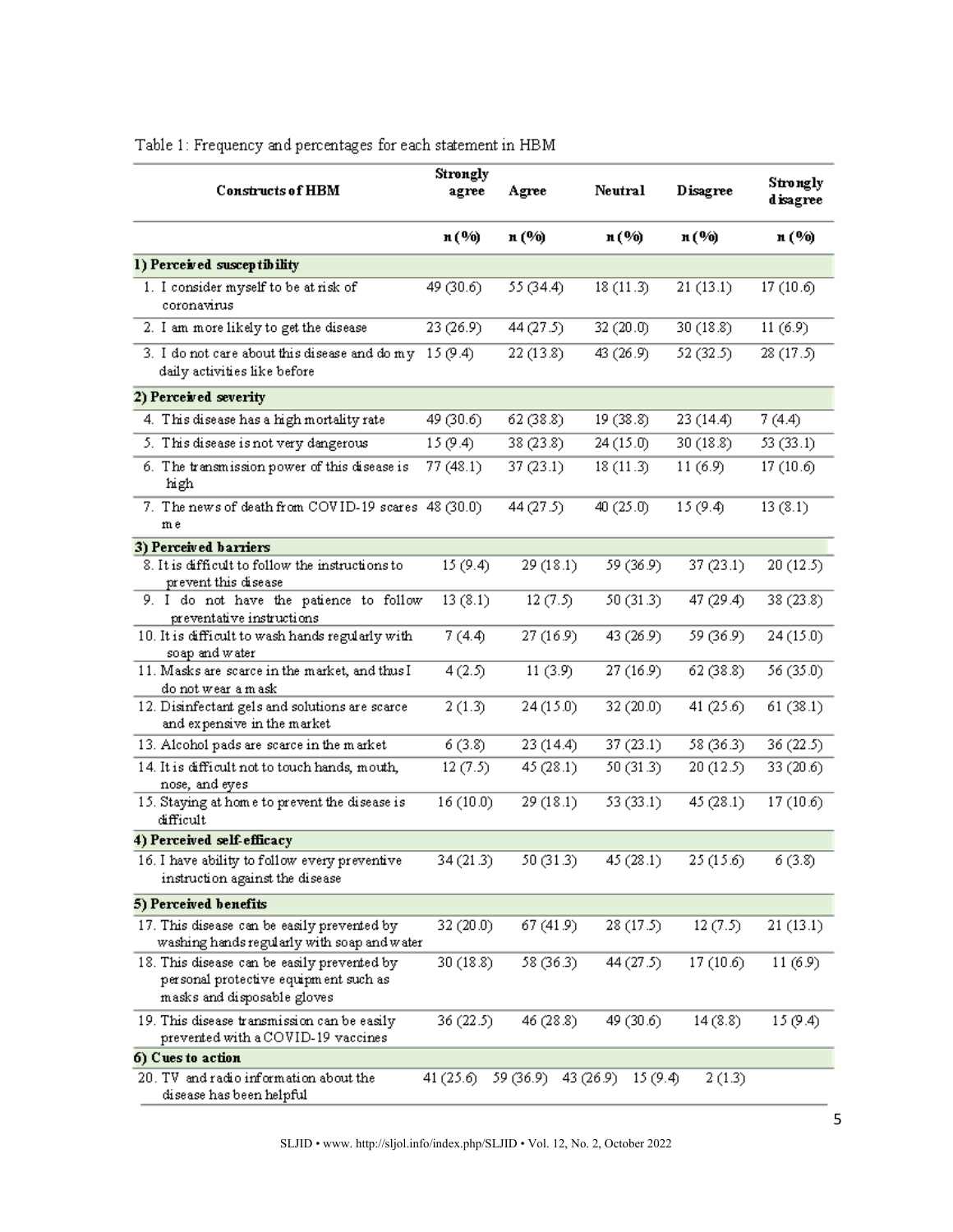| <b>Dimension</b>         | Mean  | Percentage of the<br>mean from the<br>maximum obtainable<br>scores | <b>Standard</b><br>deviation | 95% CI          |
|--------------------------|-------|--------------------------------------------------------------------|------------------------------|-----------------|
| Perceived susceptibility | 10.45 | 69.6                                                               | 2.91                         | $10.00 - 10.90$ |
| Perceived severity       | 14.73 | 73.7                                                               | 3.40                         | $14.19 - 15.26$ |
| Perceived benefits       | 10.49 | 69.9                                                               | 2.71                         | $10.07 - 10.92$ |
| Perceived barrier        | 27.68 | 69.2                                                               | 4.77                         | $26.94 - 28.43$ |
| Self-efficacy            | 3.51  | 70.2                                                               | 1.11                         | $3.33 - 3.68$   |
| Cues to action           | 3.76  | 75.2                                                               | 0.981                        | $3.61 - 3.92$   |
| Total                    | 70.62 | 70.62                                                              | 10.21                        | $69.03 - 72.21$ |

Table 2: Mean, standard deviation, and 95% confidence interval of the HBM dimensions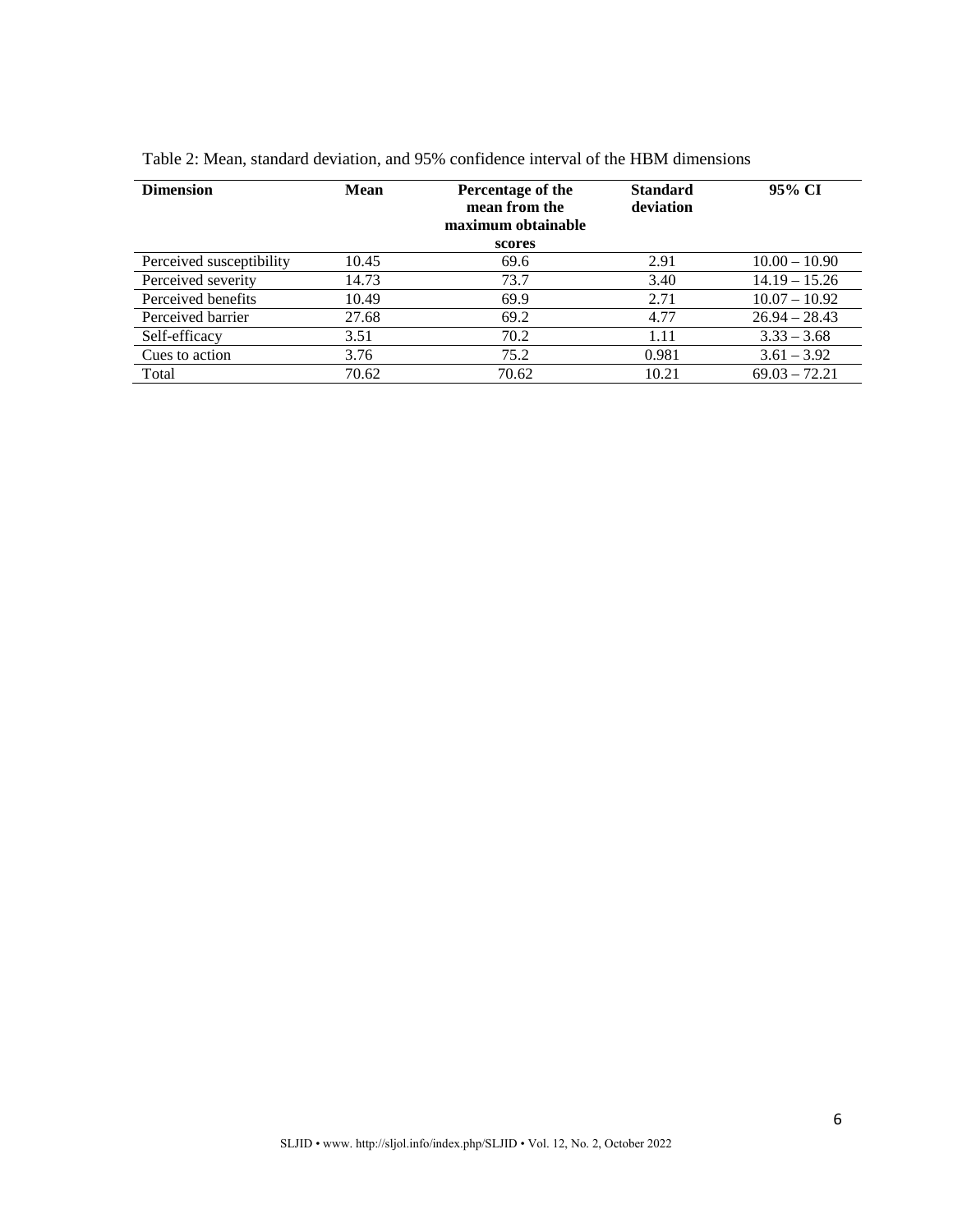Table 3: Frequency and percentages for each statement in preventive behaviour

|    | <b>Preventive Behaviour</b>                                                                                                        | Rar<br>ely | <b>Occ</b><br>asio<br>nall<br>y | Co<br>mm<br>onl<br>y        | Mo<br>stly                  | Alw<br>ays                  |
|----|------------------------------------------------------------------------------------------------------------------------------------|------------|---------------------------------|-----------------------------|-----------------------------|-----------------------------|
|    |                                                                                                                                    | n(%)       | n(%                             | $n\left(\frac{0}{0}\right)$ | $n\left(\frac{9}{6}\right)$ | $n\left(\frac{0}{0}\right)$ |
|    | 1) Hand hygiene                                                                                                                    |            |                                 |                             |                             |                             |
| 1. | How often do you shake hands<br>while greeting people nowadays?                                                                    | 77(48.1)   | 24(15.0)                        | 23(14.4)                    | 10(6.3)                     | 26(16.3)                    |
| 2. | How often do you wash/sanitize<br>your hands with soap and water<br>/alcohol based sanitizer?                                      | 10(6.3)    | 23(14.4)                        | 26(16.3)                    | 54 (33.8)                   | 47 (29.4)                   |
| 3. | How often do you ensure that you<br>wash/sanitize your hands for at<br>least 20 seconds?                                           | 16(10.0)   | 13(8.1)                         | 40(25.0)                    | 44 (27.5)                   | 47 (29.4)                   |
| 4. | How often do you ensure that you<br>clean your hands before touching<br>your eyes/nose/mouth?                                      | 7(4.4)     | 16(10.0)                        | 37(23.1)                    | 64(40.0)                    | 36(22.5)                    |
| 5. | How often do you ensure that you<br>cover your face with a<br>handkerchief/bent elbow while<br>coughing/sneezing?                  | 3(19.9)    | 13(8.1)                         | 32(20.0)                    | 35(21.9)                    | 77(48.1)                    |
|    | 2) Physical distancing                                                                                                             |            |                                 |                             |                             |                             |
| 6. | How often do you maintain a<br>minimum distance of 1 meter at<br>your workplace?                                                   | 4(2.5)     | 5(3.1)                          | 29(8.1)                     | 36(22.5)                    | 86 (53.8)                   |
| 7. | How often do you maintain a<br>minimum distance of 1 meter<br>while eating food with your<br>colleagues at your workplace?         | 6(3.8)     | 9(5.6)                          | 40(25.0)                    | 43 (26.9)                   | 62(38.8)                    |
| 8. | How often do you maintain a<br>minimum distance of 1 meter in<br>public spaces (eg: grocery<br>shopping, social gatherings, etc.)? | 1(0.6)     | 6(3.8)                          | 38 (23.8)                   | 48 (30.0)                   | 67(41.9)                    |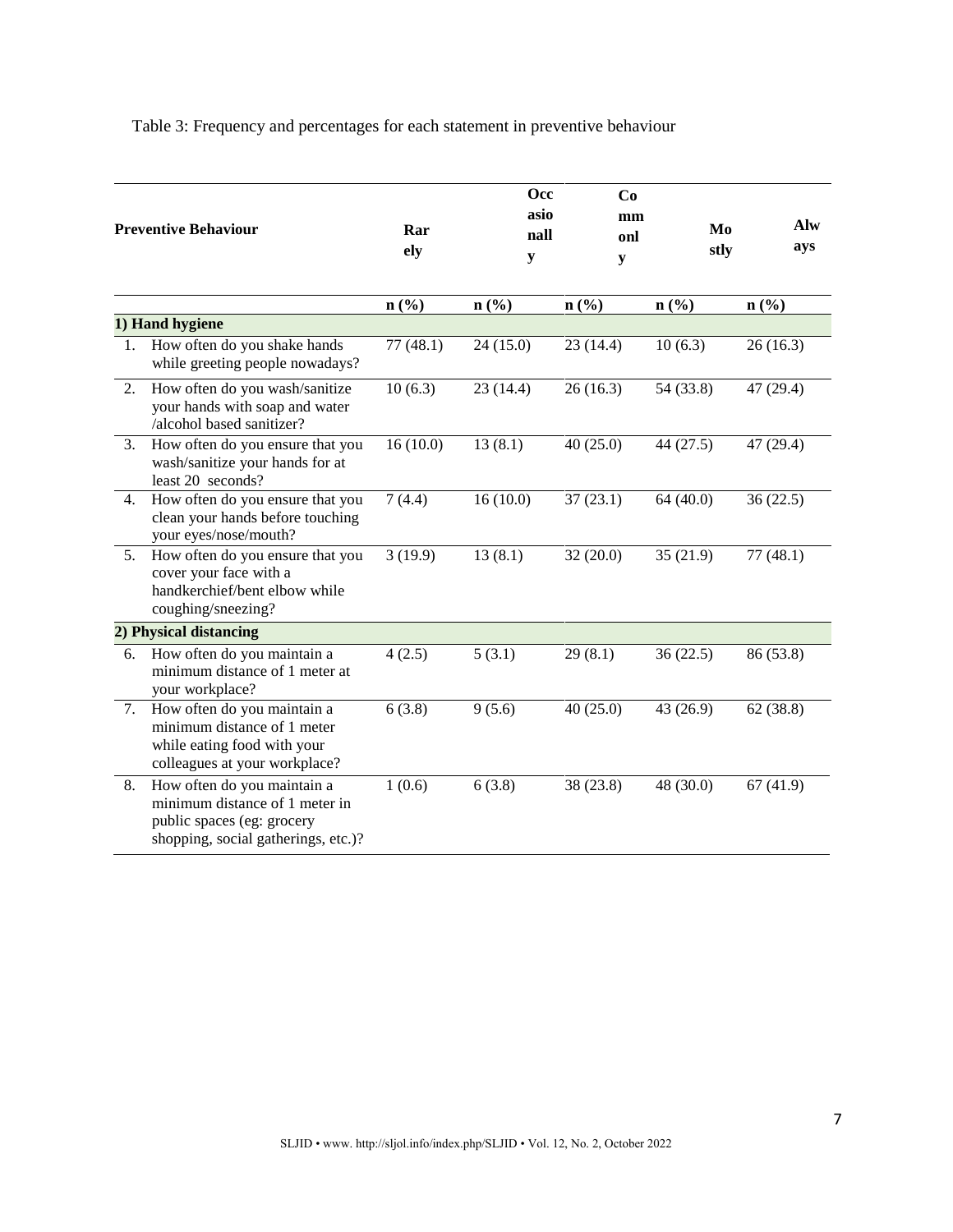| Table 3: Frequency and percentages for each statement in preventive behaviour (cont.) |  |  |  |
|---------------------------------------------------------------------------------------|--|--|--|
|                                                                                       |  |  |  |

|    | <b>Preventive Behaviour</b>                                                                                                          | Rar<br>ely | <b>Occ</b><br>asio<br>nall<br>${\bf y}$ | Co<br>mm<br>onl<br>${\bf y}$ | Mo<br>stly  | Alw<br>ays |
|----|--------------------------------------------------------------------------------------------------------------------------------------|------------|-----------------------------------------|------------------------------|-------------|------------|
|    |                                                                                                                                      | n(%)       | n(%)                                    | n(%)                         | n(%)        | n(%)       |
| 9. | How often do you wear a mask<br>while going out of home?                                                                             | 3(1.9)     | 7(4.4)                                  | 22(13.8)                     | 45 $(28.1)$ | 83 (51.9)  |
|    | 10. While wearing a mask, how often<br>do you ensure that both your nose<br>and mouth are covered?                                   | 3(1.9)     | 14(8.8)                                 | 40(25.0)                     | 43(26.9)    | 60(37.5)   |
|    | 11. How often do you wear double<br>masks?                                                                                           | 13(8.1)    | 36(22.5)                                | 48 (30.0)                    | 33(20.6)    | 30(18.8)   |
|    | 12. When you are at outside how often<br>do you avoid touching your face<br>(eyes, nose, and mouth)?                                 | 14(8.8)    | 20(12.5)                                | 52(32.5)                     | 35(21.9)    | 39 (24.4)  |
|    | 13. How often do you keep your mask<br>properly in a separate bag/dustbin<br>after using it?                                         | 5(3.1)     | 11(6.9)                                 | 38 (23.8)                    | 50(31.3)    | 56 (35.0)  |
|    | 4) Practices when using personal items                                                                                               |            |                                         |                              |             |            |
|    | 14. How often do you clean/sanitize<br>your personal items (e.g.,<br>purse/mobile phone, etc.) with<br>sanitizer when you come home? | 17(10.6)   | 16(10.0)                                | 33(20.6)                     | 39(24.4)    | 55 (34.4)  |
|    | 15. How often do you take precautions<br>when buying things to avoid virus<br>contamination?                                         | 8(5.0)     | 12(7.5)                                 | 36(22.5)                     | 54 (33.8)   | 50(31.3)   |
|    | 16. How often you do not take your cell 19 (11.9)<br>phone out of your pocket when<br>outside unless there is an<br>emergency?       |            | 21(13.1)                                | 39(24.4)                     | 31(19.4)    | 50(31.3)   |
|    | 17. How often do you not remove your<br>glasses or wrist-watch when<br>outside?                                                      | 11(6.9)    | 14(8.8)                                 | 37(23.1)                     | 40(25.0)    | 58 (36.3)  |
|    | 18. How often do you not place your<br>belongings on surfaces you are not<br>certain of their hygiene?                               | 39 (24.4)  | 19 (11.9)                               | 32(20.0)                     | 21(13.1)    | 49 (30.6)  |

Table 3: Frequency and percentages for each statement in preventive behaviour (cont.)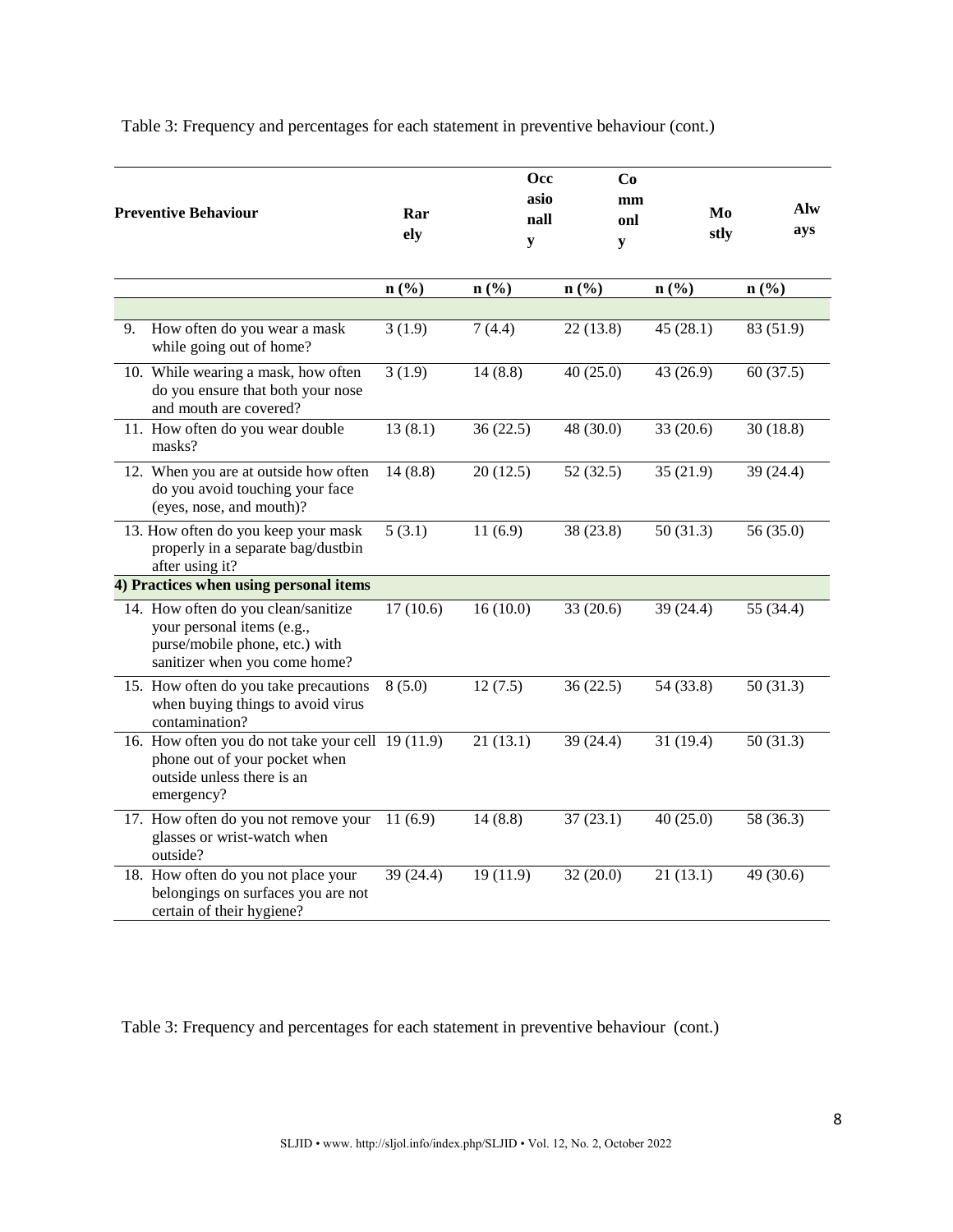| <b>Preventive Behaviour</b>                                                                                                                       | Rar<br>ely | Occ<br>asio<br>nall<br>y    | Co<br>mm<br>onl<br>y | Mo<br>stly                  | Alw<br>ays |
|---------------------------------------------------------------------------------------------------------------------------------------------------|------------|-----------------------------|----------------------|-----------------------------|------------|
|                                                                                                                                                   | n(%)       | $n\left(\frac{0}{0}\right)$ | n(%                  | $n\left(\frac{0}{0}\right)$ | n(%)       |
| 5) Abiding to the rules and regulations                                                                                                           |            |                             |                      |                             |            |
| 19. How often do you obey<br>government restrictions regarding<br>COVID pandemic?                                                                 | 21(13.1)   | 26(16.3)                    | 31 (19.4)            | 33(20.6)                    | 49 (30.6)  |
| 20. In case you develop symptoms of<br>disease, will you contact<br>hospital/helpline/authority<br>regarding it?                                  | 21(13.1)   | 19 (11.9)                   | 35(21.9)             | 39(24.4)                    | 46(28.8)   |
| 21. If you come in contact with<br>COVID positive/suspect person,<br>would you stop going to work?                                                | 16(10.0)   | 21(13.1)                    | 29(18.1)             | 26(16.3)                    | 68 (42.5)  |
| 22. If you come in contact with COVID<br>positive/suspect person, would you<br>confine yourself to a home away<br>from friends and family members | 12(7.5)    | 13(8.1)                     | 20(12.5)             | 42(26.3)                    | 73 (45.6)  |
| 6) Practices when leaving the house                                                                                                               |            |                             |                      |                             |            |
| 23. I ask myself about the necessity,<br>when I am leaving the house                                                                              | 12(7.5)    | 13(8.1)                     | 20(2.5)              | 42(26.3)                    | 73 (45.6)  |
| 24. I take alcohol disinfect with me                                                                                                              | 18(11.3)   | 14(8.8)                     | 17(10.6)             | 42(26.3)                    | 69(43.1)   |
| 25. I do not leave the house in case I<br>have symptoms of fever and cough                                                                        | 13(8.1)    | 38 (23.8)                   | 27(16.9)             | 43 (56.9)                   | 39 (24.4)  |
| 26. I leave the house wearing a mask,<br>in case I have symptoms of fever<br>and cough                                                            | 9(5.6)     | 12(7.5)                     | 28 (17.5)            | 35(21.9)                    | 76 (47.5)  |
| 27. How often you carry tissue papers<br>or a piece of cloth to dry your<br>hands once hand wash?                                                 | 10(6.3)    | 19 (11.9)                   | 41(25.6)             | 42(26.3)                    | 48 (30.0)  |
| 7) Practices when entering the house                                                                                                              |            |                             |                      |                             |            |
| 28. I wash my hands before taking off<br>my clothes or do any other task                                                                          | 11(6.9)    | 9(5.6)                      | 24(15.0)             | 42(26.3)                    | 74 (46.3)  |
| 29. I dry my hands using tissue papers                                                                                                            | 24 (15.0)  | 28 (17.5)                   | 22(13.8)             | 40(25.0)                    | 46(28.8)   |
| 30. I dispose of the tissue paper in a<br>lidded trash can                                                                                        | 10(6.3)    | 23 (14.4)                   | 36(22.5)             | 34(21.3)                    | 57 (35.6)  |
| 31. I hang my clothes separately from 16 (10.0)<br>other clothes when I<br>enter the house                                                        |            | 21(13.1)                    | 21(13.1)             | 24(15.0)                    | 78 (48.8)  |
| 32. I wash my hands again after<br>removing my clothes                                                                                            | 8(5.0)     | 30(18.8)                    | 36(22.5)             | 32(20.0)                    | 54 (33.8)  |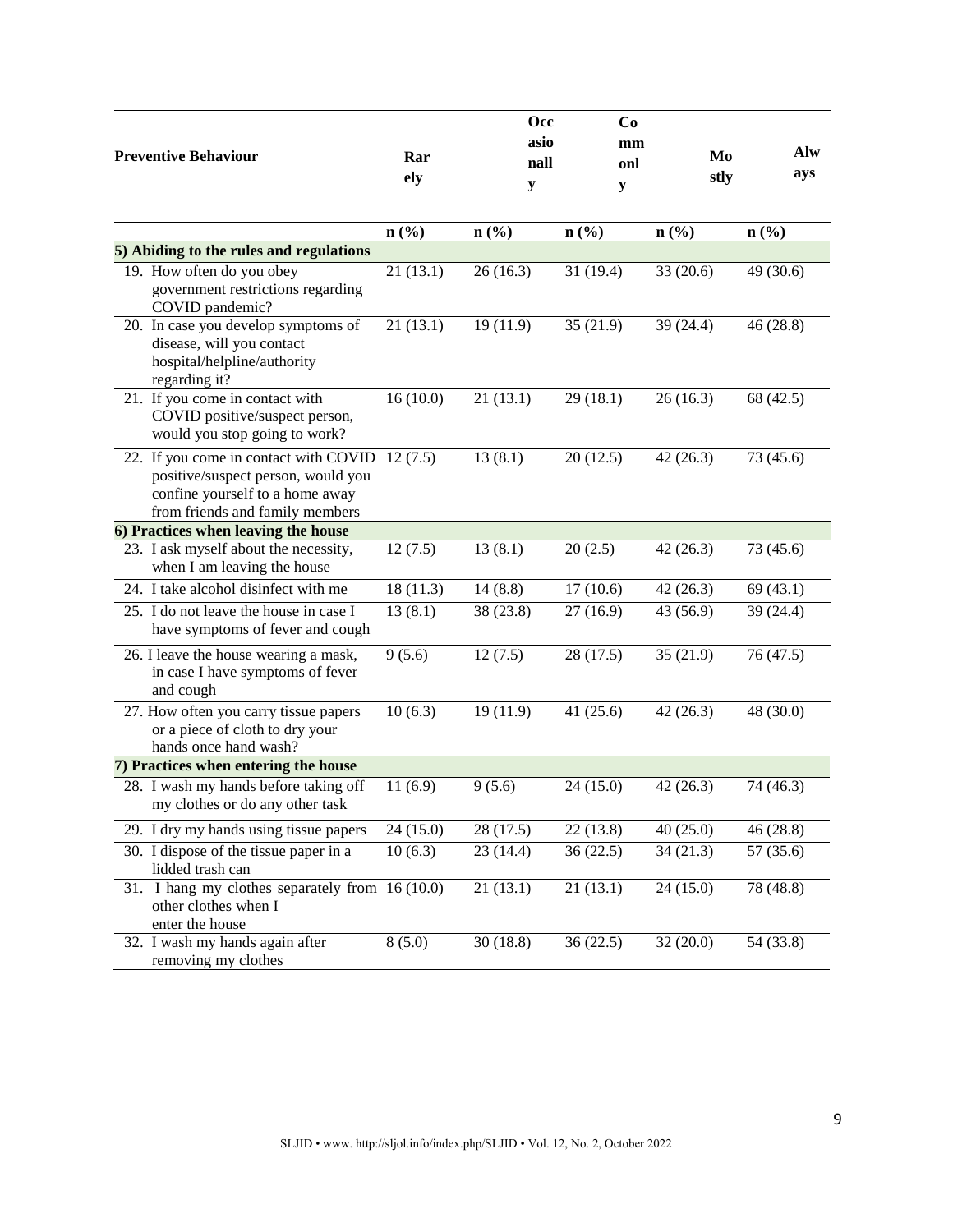| <b>Preventive Behaviour</b>                                                                 | Rar<br>ely                  | <b>Occ</b><br>asio<br>nall<br>y | Co<br>mm<br>onl<br>${\bf y}$ | Mo<br>stly                  | Alw<br>ays                  |
|---------------------------------------------------------------------------------------------|-----------------------------|---------------------------------|------------------------------|-----------------------------|-----------------------------|
|                                                                                             | $n\left(\frac{9}{6}\right)$ | $n\left(\frac{9}{6}\right)$     | $n\left(\frac{0}{0}\right)$  | $n\left(\frac{0}{0}\right)$ | $n\left(\frac{0}{0}\right)$ |
| 8) Other practices                                                                          |                             |                                 |                              |                             |                             |
| 34. I DO NOT visit friends and<br>relatives                                                 | 25(15.6)                    | 24(15.0)                        | 20(12.5)                     | 31 (19.4)                   | 60(37.5)                    |
| 35. I DO NOT attend birthday parties,<br>wedding parties, or any other<br>parties           | 22(13.8)                    | 16(10.0)                        | 43 (26.9)                    | 32(20.0)                    | 47 (29.4)                   |
| 36. I DO NOT eat out                                                                        | 23 (14.4)                   | 25(15.6)                        | 33(20.6)                     | 33(20.6)                    | 46(28.8)                    |
| 37. How often you use public<br>transportation?                                             | 86 (53.8)                   | 36(22.5)                        | 17(10.6)                     | 12(7.5)                     | 9(5.6)                      |
| 38. How often you enter your details<br>before entering to a shop or other<br>public place? | 20(12.5)                    | 12(7.5)                         | 46 (28.8)                    | 27(16.9)                    | 55 (34.4)                   |

Table 3: Frequency and percentages for each statement in preventive behaviour (cont.)

Table 4: Mean, standard deviation, and 95% confidence interval of the preventive behaviour

| <b>Preventive behaviour</b>         | Mean   | % of mean from<br>maximum<br>obtainable scores | <b>Standard</b><br>deviation | 95% CI            |
|-------------------------------------|--------|------------------------------------------------|------------------------------|-------------------|
| Hand hygiene                        | 18.69  | 74.76                                          | 3.59                         | $18.13 - 19.25$   |
| Physical distancing                 | 12.22  | 81.47                                          | 2.34                         | $11.85 - 12.58$   |
| Wearing a mask                      | 18.61  | 74.44                                          | 3.15                         | $18.12 - 19.10$   |
| Practices when using personal items | 17.74  | 70.96                                          | 4.02                         | $17.12 - 18.37$   |
| Abiding to rules and regulations    | 14.23  | 71.15                                          | 3.762                        | $13.64 - 14.82$   |
| Practices when leaving the house    | 18.71  | 74.84                                          | 4.34                         | $18.04 - 19.39$   |
| Practices when entering the house   | 22.25  | 74.17                                          | 4.64                         | $21.53 - 22.97$   |
| Other practices                     | 17.88  | 71.52                                          | 4.60                         | $17.16 - 18.59$   |
| Total                               | 140.33 | 73.85                                          | 20.55                        | $137.12 - 143.54$ |

### **Relationship between the preventive behaviours and different constructs of the HBM**

A correlation analysis was performed to ascertain the presence, and subsequently the strength of the association between the HBM constructs and COVID–19 preventive behaviours. The results showed a statistically significant positive co-relation between the preventive behaviour and each construct of the HBM as shown in Table 5. According to Guildford criteria, the strength of the co-relation was moderate with perceived susceptibility and perceived severity and very poor with perceived benefits, perceived barriers, self-efficacy, and cues to action.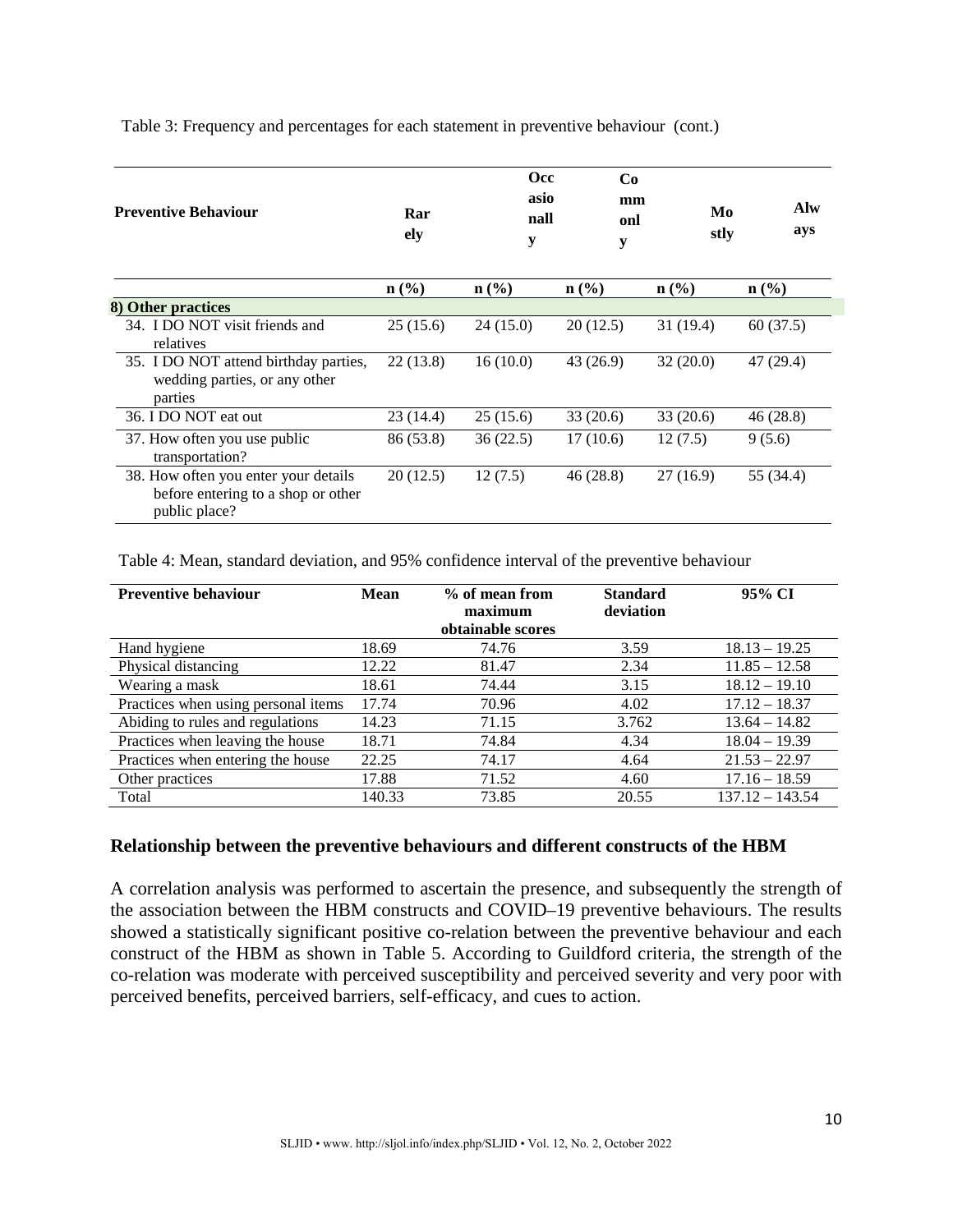|                      | Perceived<br>susceptibility | Perceived<br>severity     | Perceived<br><b>benefits</b> | Perceived<br>barrier      | Self-efficacy             | Cues<br>action            | to |
|----------------------|-----------------------------|---------------------------|------------------------------|---------------------------|---------------------------|---------------------------|----|
| Preventive behaviour | $r = 0.41$<br>$p = 0.001$   | $r = 0.48$<br>$p = 0.001$ | $r = 0.22$<br>$p = 0.005$    | $r = 0.23$<br>$p = 0.004$ | $r = 0.24$<br>$p = 0.003$ | $r = 0.31$<br>$p = 0.001$ |    |

Table 5: Pearson's correlation coefficients matrix between HBM variables and preventive behaviour

\*Correlation is significant at the 0.05 level (2-tailed)

## **Discussion**

This study assessed the relationship between health beliefs and preventive behaviour related to COVID-19 among adults in the Weligama MOH area, in Matara, Sri Lanka. The mean value for the total score of HBM was 70.62 (SD=10.21). Of the five main subscales, perceived barriers (69.2 %) and perceived severity (73.7%) had the lowest and highest percentage of the mean respectively from the maximum obtainable scores among different constructs of the model.

There was a positive and statistically significant correlation between preventive behaviour and all constructs of the HBM. Perceived severity and perceived susceptibility had the highest positive correlation with the preventive behaviour. Nevertheless, the strength of the correlation was moderate. A similar study done in Sri Lanka using the HBM found that perceived benefits and self-efficacy subscales have a significant positive relationship with COVID-19 preventive behaviour.<sup>11</sup> Similar to this finding, a study done in Iran showed that most respondents had relatively high perceived susceptibility, perceived severity, perceived benefits, and perceived self-efficacy, but lower perceived barriers and fatalistic beliefs.<sup>5</sup> Similarly a study done in the University of Macau, Macao, China found adherence to different types of precautionary measures was correlated with four HBM factors (perceived severity, perceived benefit, perceived barrier, and cue-to-action) and two generalized beliefs (social cynicism and reward for application).<sup>12</sup> Another study done in Korea found that while perceived severity, perceived benefit, self-efficacy were positively associated with preventive behaviour, perceived susceptibility was negatively associated with preventive behaviour among adults.<sup>13</sup> Accordingly, studies done in different countries have reported that the sub scales in HBM associated differently with the preventive behaviour of adults.

In the present study, 82 (51.3%) participants either strongly agreed or agreed with the fact that COVID-19 transmission can be easily prevented through a COVID-19 vaccine. This finding is compatible with recent local study results<sup>14</sup> and lies close to the lowest range (55%) of global survey results.<sup>15</sup> A similar study done in Puerto Rico, USA also reported that their vaccination intent was high. <sup>16</sup> Another similar study done in Bangladesh, found that the majority of participants (65.5%) reported a definite or probable intention to receive a COVID-19 vaccine.<sup>17</sup> A higher proportion of COVID-19 vaccine intention has been reported in similar studies conducted in China, India, Indonesia, and Malaysia, ranging from 83.5 to 94.3%.<sup>18-21</sup> Nevertheless, findings reported in a study done on the community's compliance with measures for the prevention of respiratory infections in Riyadh, Saudi Arabia, found a high proportion  $(62.8\%)$  did not take the vaccine.<sup>22</sup> The reason for these differences in results maybe the different time frames of the studies conducted in the respective countries. At the beginning of the pandemic, since the vaccination against COVID-19 was a new concept, vaccine acceptance among the general public was relatively low compared to the peak of the pandemic.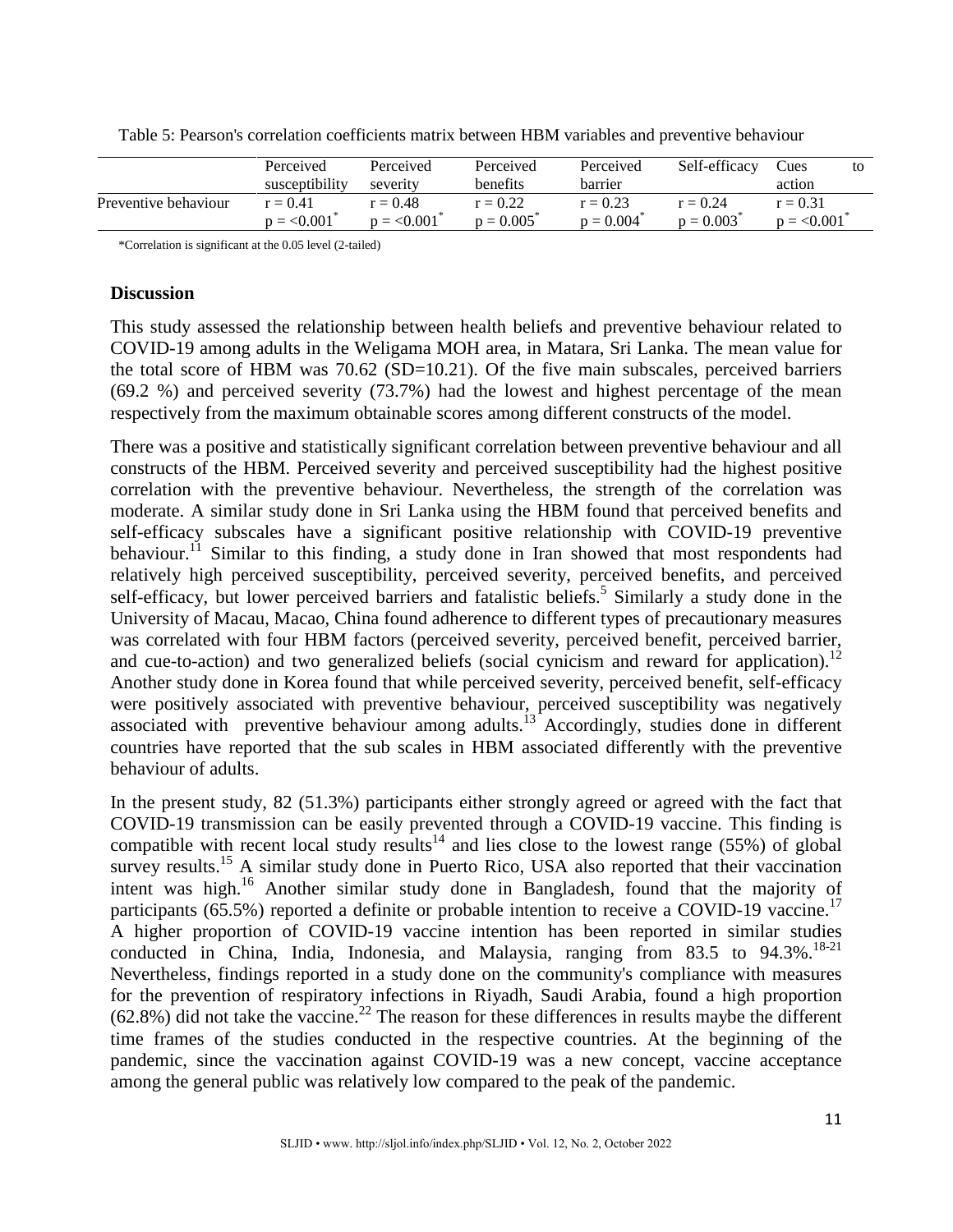Nearly half of the participants in this study (84; 52.6%) reported that they could follow every preventive behaviour against COVID-19 while the rest of the participants either disagreed or strongly disagreed with this fact. However, more than half the study participants always practiced most of the preventive behaviour assessed in this study. Similar results have been found in a study done in Kuwait.<sup>23,24</sup> Contrary to this finding, a study done in Jeddah, Saudi Arabia reported 62% of adults have reduced ability to adhere to every preventive behaviour.<sup>25</sup>

In the present study two thirds of the population  $(n=100, 62.5%)$  had a positive response to cues to action through information obtained via television and/or radio. A global study found that social media was shown to have a negative influence and misleads people.<sup>26</sup>

According to the preventive behaviour questionnaire, practices related to gadgets/fomites (71%) and social distancing (81.5%) had the lowest and highest percentage of the mean from the maximum obtainable scores respectively. Findings reported by a study done in Iran also showed that most of the respondents adopted related preventive behaviour to COVID-19 (eg: wearing face masks, stay-at-home, and avoiding unnecessary commuting).<sup>27</sup>

## **Strength and Limitations**

This study has some strengths and limitations. The use of HBM, which is a widely used model to predict preventive behaviour of adults is one of the biggest strengths in this study. The study followed a well-developed methodology throughout the study and the study instrument was developed after an extensive literature review and expert advice from psychologists and community physicians. Since the pretesting was done in a sample similar to the studied sample, this study could ensure the accuracy and understandability of the questionnaire. The higher value of the Cronbach's alfa of HBM questionnaire and preventive behaviour questionnaire ensured the reliability of the questionnaire used in this study. Another strength of this study is that it was conducted during the pandemic when all the preventive behaviours were being practiced by study participants at the time of data collection minimizing recall bias of the collected data.

Limitations of the study: As the study was conducted only among adults in the Weligama MOH area in Matara, the findings cannot be generalized to a larger population. However, by using the cluster sampling method this study ensured representation of the sample selected from the study area. As this study used a cross sectional research design, the temporal link between the outcome and the exposure cannot be determined because both were examined at the same time. Despite these limitations, the study was successful in that it sought the factors affecting preventive behaviour of adults in the Weligama MOH area.

## **Conclusion**

More than half of the participants in this study effectively adhered to most of the preventive behaviours assessed in this study. Since the practices when using personal items such as mobile phone, wristwatch and purse had the lowest percentage of the mean from the maximum obtainable scores, measures should be taken to improve practices related to use of these items. According to the HBM, perceived susceptibility and perceived severity showed moderate level correlation with preventive behaviour, while all other constructs in the HBM showed very weak correlation. This emphasis that the people will adopt preventive behaviours when they feel that they are at risk for the disease (perceived susceptibility) and when they consider that the disease has serious consequences to their health (perceived severity). This should therefore be taken into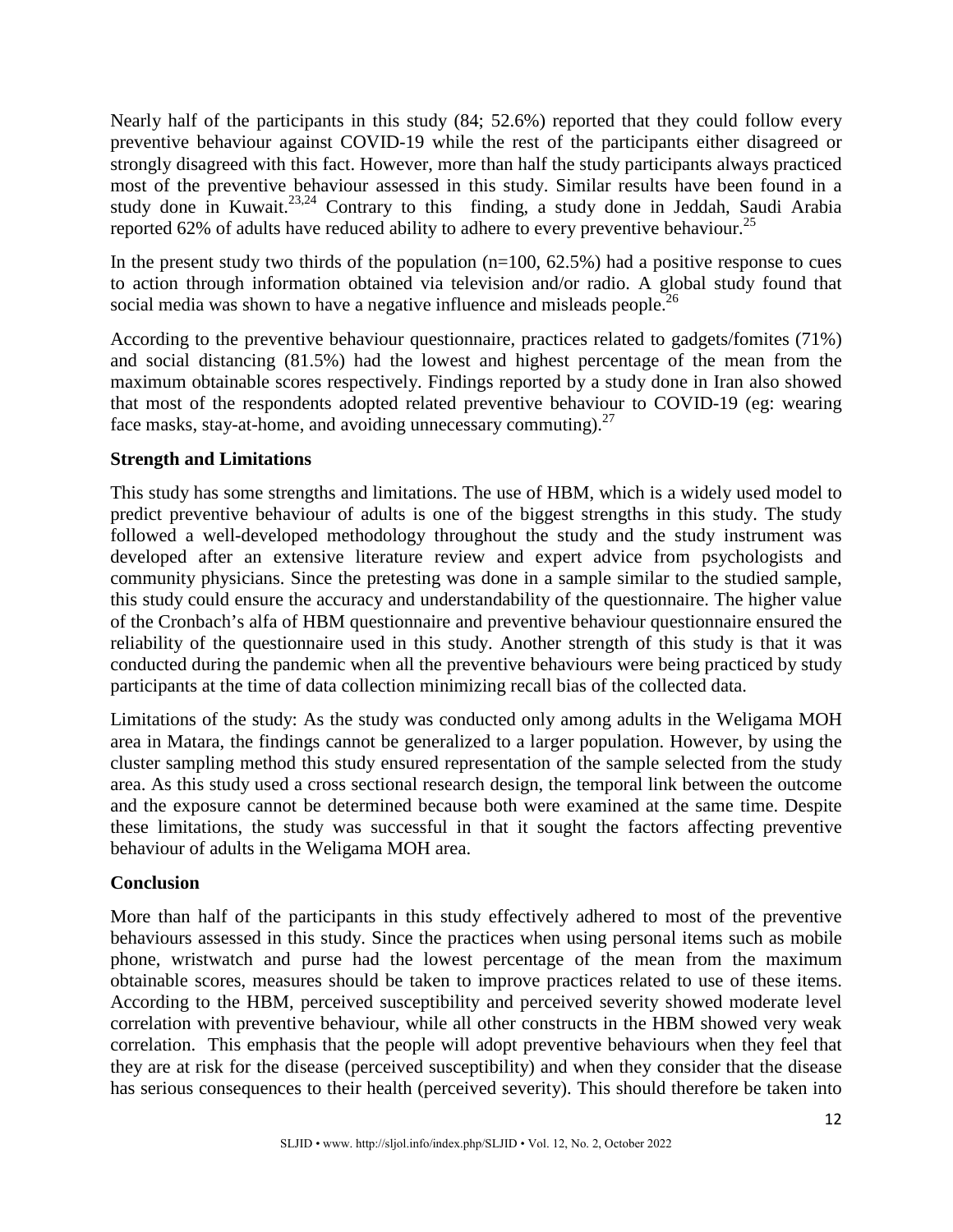account when delivering health promotion programmes to improve preventive behaviour towards infectious diseases.

## **Declarations**

**Acknowledgements:** All the participants who participated in this study are acknowledged **Funding source:** None **Conflict of Interest statement:** None declared **Ethics statement:** Ethical approval for the study was obtained from the Ethical Review Committee, Faculty of Allied Health Sciences, and University of Peradeniya. Written permission was obtained from the Provincial Director of Health Services, Southern Province, Director, and Medical Officer of Health, Weligama, Divisional Secretariat and each Grama Niladhari Officer in Weligama MOH area **Author contributions:** MMFA: Conceptualization, Methodology, Data collection, Formal analysis, HMRKGN: Conceptualization, Methodology, Formal analysis, Writing – Original draft preparation, Reviewing and Editing.

#### **References**

- 1. Robinson J, Kengatharan N.Exploring the effect of Covid-19 on small and medium enterprises: Early evidence from Sri Lanka.*Journal of Applied Economics and Business Research*.2020;10(2): 115-24. *No doi*
- 2. Amaratunga D, Fernando N, Haigh R *et al.*The COVID-19 outbreak in Sri Lanka: A synoptic analysis focusing on trends, impacts, risks and science-policy interaction processes. *Progress in Disaster Science*. 2020; 8:100133. *doi: https://doi.org/10.1016/j.pdisas.2020.100133*.
- 3. Rajapaksha RNU, Wijesinghe MSD, Jayasooriya SP *et al.*An extended susceptible-exposed-infectedrecovered (SEIR) model with vaccination for forecasting the COVID-19 pandemic in Sri Lanka. *medRxiv*.2021 (pre-print). *doi: https://doi.org/10.1101/2021.06.17.21258837*.
- 4. Champion VL, Skinner C. The health belief model. *Health behavior and health education: Theory, research, and practice*. 2008; 4:45-65. *doi: https://doi.org/10.1037/t07737-000.*
- 5. Shahnazi H, Ahmadi-Livani M, Pahlavanzadeh B *et al.* Assessing preventive health behaviors from COVID-19: a cross sectional study with health belief model in Golestan Province, Northern Iran. 2020; *Infectious Diseases of Poverty* 9(1):1-9. *doi: https://doi.org/10.21203/rs.3.rs-24871/v1*
- 6. Shahnazi H, Ahmadi-Livani M, Pahlavanzadeh B *et al.* Assessing preventive health behaviors from COVID-19 based on the health belief model (HBM) among people in Golestan province: a crosssectional study in Northern Iran. *Research Square* 2020 (preprint). *doi: https://doi.org/10.21203/rs.3.rs-24871/v1*
- 7. Mehanna A, Elhadi YAM, Lucero-Prisno III DE. Public willingness to adhere to COVID-19 precautionary measures in Sudan: an application of the Health Belief Model. *The Pan African Medical Journal*.2021; 39: Article 135 *doi: https://doi.org/10.11604/pamj.2021.39.135.29171*.
- 8. Chen H, Li X, Gao J *et al.* Health Belief Model perspective on the control of COVID-19 vaccine hesitancy and the promotion of vaccination in China: Web-based cross-sectional study.*Journal of Medical Internet Research*. 2021; 23(9):e29329. *doi: https://doi.org/10.2196/29329.*
- 9. Costa MF. Health belief model for coronavirus infection risk determinants. *Revista de saude publica*.2020; 54:47 *doi: https://doi.org/10.11606/s1518-8787.2020054002494*.
- 10. Champion VL. Instrument development for health belief model constructs: Advances in nursing science; 1984; 6(3):73-85 *doi: https://doi.org/10.1097/00012272-198404000-00011*
- 11. Mahindarathne PP. Assessing COVID-19 preventive behaviours using the health belief model: A Sri Lankan study. *Journal of Taibah University Medical Sciences*. 2021; 16(6):914-919 *doi: https://doi.org/10.1016/j.jtumed.2021.07.006.*
- 12. Tong KK, Chen JH, Yu EWy *et al.* Adherence to COVID‐19 precautionary measures: applying the health belief model and generalised social beliefs to a probability community sample. *Applied Psychology: Health*. 2020; 12(4):1205-23. *doi: https://doi.org/10.1111/aphw.12230*.